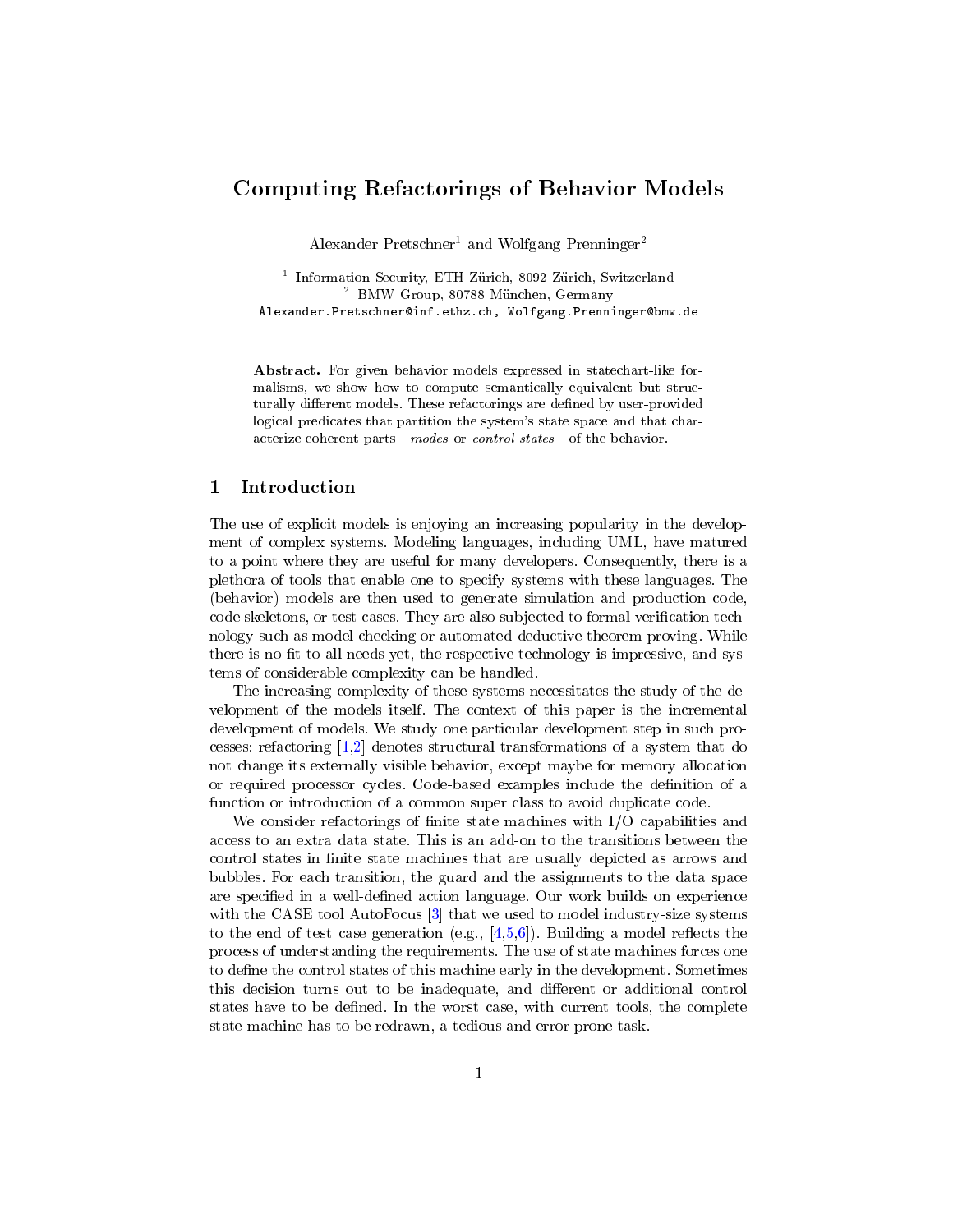Control states can be interpreted as names of predicates over the state space. Given a state machine and a set of such predicates, we show how to compute the transitions (arrows) between the corresponding new control states. Consider a state machine that models a stack: one control state with three looping transitions: *push, pop,* and *get.* Given two predicates that specify that the stack is empty  $(p)$  or not empty  $(q)$ , we show how to compute the transitions between p and q. Our main motivation for refactorings of the said kind is the insight that the control states of a behavior model were inadequately chosen. A further motivation is the desire for complementary views on the system [\[7\]](#page-13-6). We do not discuss how to pick  $p$  and  $q$ . The approach is prototypically implemented.

We present our ideas on the grounds of the simple example of a stack. As a proof of concept, we show how our techniques have been used in the case study of an automotive network controller  $[4]$ . We concentrate on one single flat state machine: parallel composition and hierarchical states are not in the scope.

Our work is based on a development process that uses tables like those in SCR [\[8,](#page-13-7)[9](#page-13-8)[,10\]](#page-13-9). Unless they grow too large, tables are easy to understand, and one of their important advantages is that they are comparably easy to manipulate. Tool support for manipulating and checking consistency or completeness of different flavors of tables has been around for some time  $[11,10]$  $[11,10]$ . On the other hand, tables are not always utterly convincing to customers who sometimes prefer equivalent graphically displayed executable state machines. We also found that converting tables into a different representation, namely that of equivalent state transition diagrams, is a valuable aid in reviewing the models. In sum, we believe that both tables and graphically represented state machines are valuable in the development process of models. This is consistent with the findings of Parnas and his colleagues that there is a need for more than one kind of tables [\[12,](#page-13-11)[13\]](#page-13-12).

To summarize, we tackle the following problem. In the context of incremental development, assume a state machine, or a table, and a partitioning of the state space, to be given. How can we compute an equivalent state machine with a set of control states characterized by a set of predicates? The solution is the formal definition of the transformation and its prototypical implementation. Our contribution is, to our knowledge, the first formal treatment of refactorings of behavior models on the grounds of partitions of the state space. Our approach generalizes to other formalisms as well. Statecharts, for instance, may in principle arbitrarily access the data definitions of a UML model. By translating the statechart into the (standard) formalism given in this paper, we can directly apply our approach, provided that only direct assignments (and output) are allowed in the action part of a transition

Section [2](#page-2-0) presents the formalism of this paper and defines the notions of rule systems, state machines, state transition diagrams, and tables. Section [3](#page-4-0) considers the development steps in incremental development processes of behavior models, given by both tables and state transition diagrams. Given a partitioning of the state space, Section  $4$  shows how to compute refactorings and briefly considers the implementation. Section [5](#page-9-0) presents the application of the approach in an industrial case study. Sections [6](#page-11-0) and [7](#page-12-0) present related work and conclude.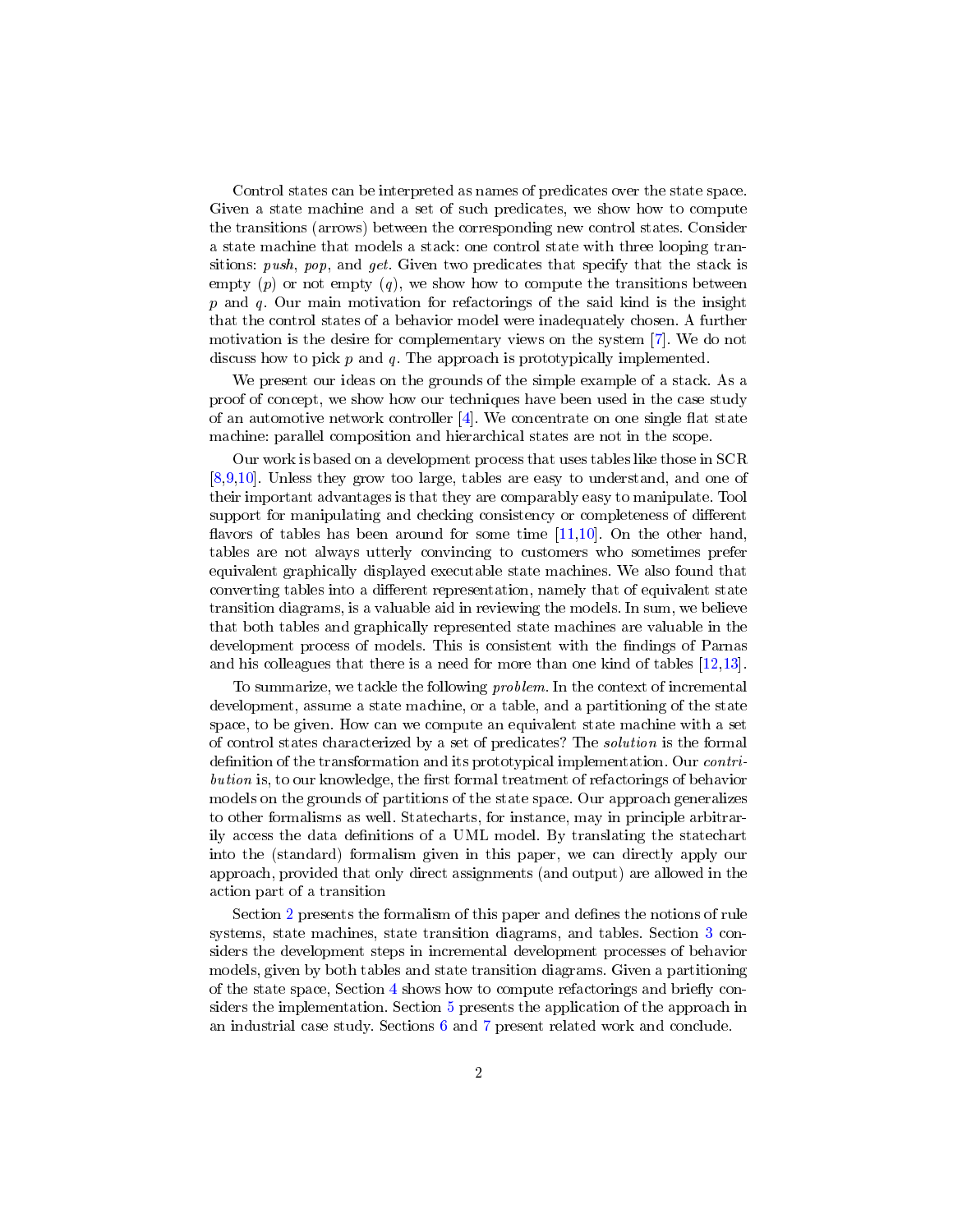#### <span id="page-2-0"></span>2 Modeling Constructs

In this section, we define the notion of *rule systems*. Roughly, rule systems are programs in a language of guarded commands. Tables are textual representations of rule systems. State machines are a special kind of rule systems with state transition diagrams as their graphical representation. The usefulness of and need for these different representations will become apparent later. Before precisely formulating our refactoring steps, we have to introduce some formalism.

Preliminaries The formalism borrows from Breitling and Philipps [\[14\]](#page-13-13). Let V denote a finite set of typed variables. A valuation  $\beta$  maps a variable to a term of its type.  $A_V$  is the set of all valuations for a set V. Let free  $(\Phi)$  denote the set of free variables in a logical formula  $\Phi$ . In case an assertion  $\Phi$  evaluates to true when all  $v \in free(\Phi)$  are replaced by  $\beta(v)$ , we write  $\beta \models \Phi$ .

Variable names also occur in primed form (intuition given in the next paragraph on rule systems). For instance, if  $v$  is a variable, then priming yields a new variable, v'. Natural extensions apply (1) to sets of variables:  $V' = \{v'|v \in V\},\$ (2) to valuations: for  $\beta \in A_V$ , we have  $\beta' \in A_{V'}$  with  $\beta'(v') = \beta(v)$  for all  $v \in V$ , and (3) to assertions: if  $\Phi$  is an assertion, then  $\Phi'$  is the assertion that results from priming all variables in  $free(\Phi)$ . Unprimed valuations assign values to unprimed variables only, and primed valuations assign values to primed variables only. If an assertion  $\Phi$  contains both primed and unprimed variables, two valuations are needed for evaluations. We write  $\beta, \gamma' \models \Phi$  in case  $\Phi$  evaluates to true when all unprimed variables v in  $free(\Phi)$  are replaced by  $\beta(v)$ , and all primed variables  $v'$  are replaced by  $\gamma'(v')$ . Two valuations  $\beta, \gamma \in A_V$  coincide on a subset  $W \subseteq V$ , denoted  $\beta \stackrel{W}{=} \gamma$ , if  $\forall v \in W \bullet \beta(v) = \gamma(v)$ . Extensions naturally apply to sequences of valuations— $\beta_1\beta_2\ldots$   $\stackrel{W}{=} \gamma_1\gamma_2\ldots$  denotes  $\beta_k$   $\stackrel{W}{=} \gamma_k$  for all k—and to sets of sequences: for two sets of sequences of valuations  $Y_1$  and  $Y_2$ ,  $Y_1 \stackrel{W}{=} Y_2$  denotes  $\forall y_1 \in Y_1 \exists y_2 \in Y_2 \bullet y_1 \stackrel{W}{=} y_2$  and  $\forall y_2 \in Y_2 \exists y_1 \in Y_1 \bullet y_2 \stackrel{W}{=} y_1$ .

 $\mathcal{T}(\Sigma, X)$  denotes the set of terms over a signature  $\Sigma$  and a set X of variables. We assume a fixed signature to be given—the names of the functions defined in the action language and used in guards and assignments. The type of a term  $t$  is denoted by  $type(t)$ . Two terms are unifiable  $(l \cong r)$  iff  $\exists \beta \in A_{V_1 \cup V_r} \bullet \beta(l) = \beta(r)$ , where  $V_l$  and  $V_r$  are the sets of variables in l and r, respectively, and  $V_l \cap V_r = \emptyset$ .

Given a predicate p,  $p[f_w/w]_{w\in W}$  denotes the replacement of all variables w in W by terms  $f_w$  of the same type.  $p'[f_w/w']_{w \in W}$  applies the same notion to replacing primed variables. Finally, function composition is denoted by  $\circ$ ,  $\forall x \bullet (f \circ g)(x) = f(g(x))$ . The identity mapping is called id.

**Rule Systems** A rule system is a tuple  $R = (V, S, T)$ . V consists of disjoint sets of typed variables,  $I, O, L$ . They denote input, output, and local variables. respectively. A *state* of R is a valuation  $\beta \in A_V$  that type-correctly maps all variables in V to ground terms.  $\beta \in A_L$  is called a *data state* of R.

S is an assertion with  $free(S) \subseteq V$ . It describes the *initial state(s)*, and we require S to be satisfiable:  $\exists \beta \in A_V \bullet \beta \models S$ .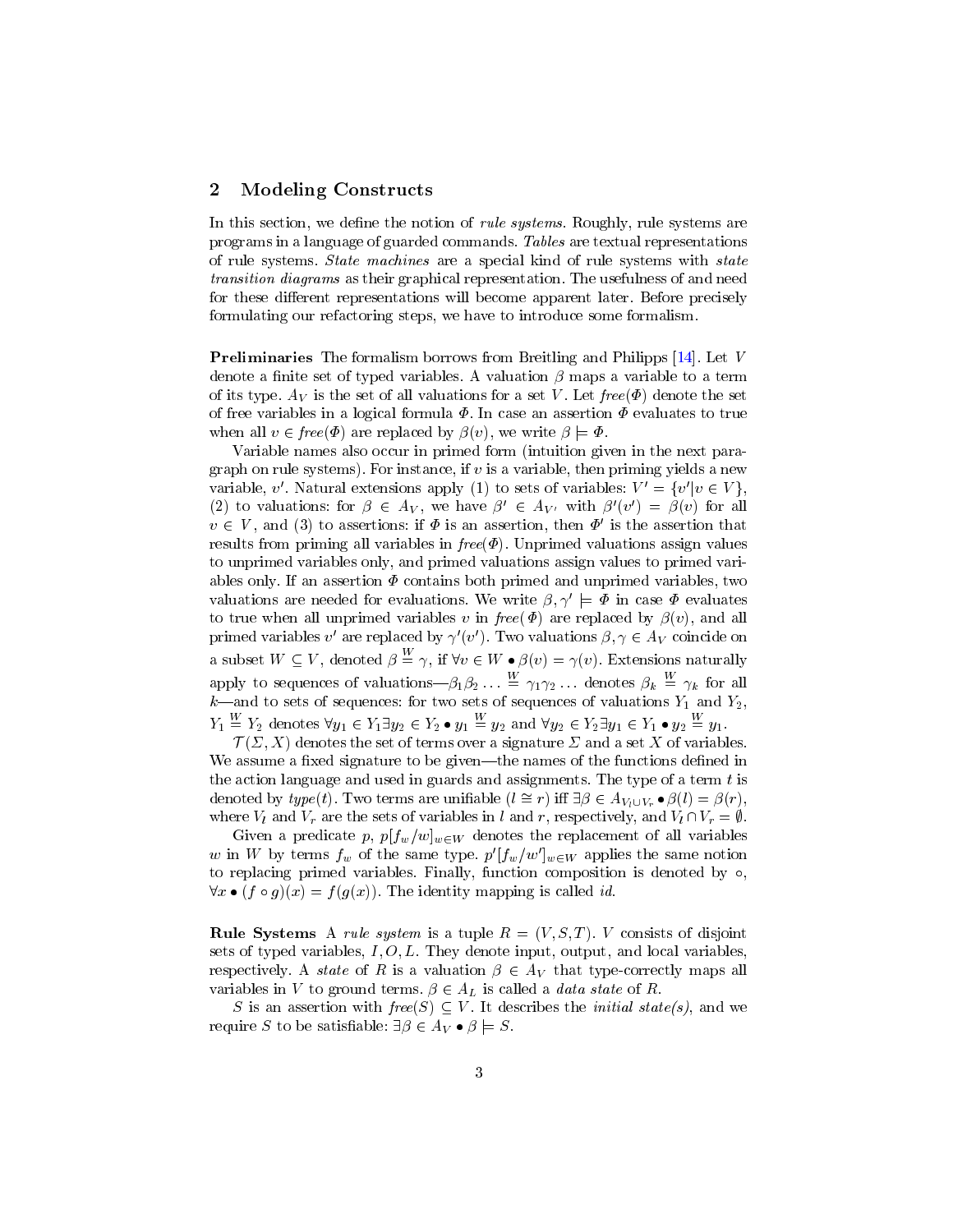T is a set of transitions. Each  $t \in T$  is an assertion with  $free(t) \subseteq V \cup V'$ . It relates states to successor states. Unprimed variables are evaluated in the current state, and primed variables are evaluated in the successor state.

We require all transitions in T to be of the form  $in \wedge g \wedge a \wedge out.$  in and out read input values and compute and write output values, respectively. *g* is a guard; it denes conditions on the input and the current values of the variables in L. a assigns new values to the variables in L. More precisely, in is a statement of the form  $\bigwedge_{i\in I} i \cong \pi_i$  where  $\pi_i$  is a pattern that may contain free transition-local variables,  $H_t$ , with  $H_t\cap V = \emptyset$ . We assume  $\pi_i \in \mathcal{T}(\Sigma, H_t)$  and  $type(\pi_i) = type(i)$ . The idea is that these variables are bound at runtime, and the values can be used in the computation of guards, output values, and assignments. We naturally extend the notions of states by stipulating that states be elements of  $A_{V \cup H_R}$ where  $H_R = \bigcup_{t \in T} H_t$ . The guard g is a conjunction of predicates over  $H_t \cup L$ , with  $type(g) = Bool$ . The assignment  $a \equiv \bigwedge_{l \in L} l' = f_l$  type-correctly assigns values to the variables in  $L'$ , and it may do so by referring to the variables in  $L \cup H_t$ :  $f_l \in \mathcal{T}(\Sigma, L \cup H_t)$  with  $type(f_l) = type(l)$ . Finally,  $out \equiv \bigwedge_{o \in O} o' = f_o$ assigns values to the output variables, O'. It may refer to the variables in  $L\cup H_t$ :  $f_o \in \mathcal{T}(\Sigma, L \cup H_t)$  with  $type(f_o) = type(o)$ .  $\varepsilon$  denotes the absence of signals both for input and output channels; types are lifted correspondingly.

Without loss of generality, we will assume that the action language for guards and assignments is a simple first-order functional language without explicit quantifiers, i.e. all variables are free. The reason for this choice is that this is the language supported by the CASE tool AutoFocus which was used in our studies.

A run of a rule system is an infinite sequence of states,  $\beta_1 \beta_2 \ldots$  with  $\beta_i \in$  $A_{V \cup H_R}$ . The set of all runs, i.e., the semantics of a rule system, R, is denoted by [R]. We require  $\beta_1 \models S$  and  $\forall o \in O \bullet \beta_1(o) = \varepsilon$ —output can only be produced after or during the first transition. Subsequent valuations of a run,  $\beta_n$  and  $\beta_{n+1}$ , are related by a transition in  $T: \forall n \bullet \beta_n, \beta'_{n+1} \models \bigvee_{t \in T} t$ . Clearly, there is room for many classical constraints such as causality  $[15]$ , input enabledness  $[16]$ , fairness, etc. Rule systems need not be total nor deterministic.

State Machines, Tables, and State Transition Diagrams A state ma*chine* is a rule system with a dedicated variable *state* of a finite type. It specifies the *control state* or *mode* of the state machine. We require an initial control state to be determined in the initial assertion S, each guard to contain a statement state  $=\overline{src}$ , and each assignment to contain a statement state' = dst where  $\overline{src}$  and dst are the source and destination control states of the transition, respectively. By convention, we will use overlines for the names of control states. State machines are graphically represented by state transition diagrams  $(STDs)$ —bubbles (control states) and arrows (transitions). Two examples of (incomplete) STDs are given in Fig. [1.](#page-4-1) The black dot denotes the initial state.

Every state machine is a rule system, but not each rule system is a state machine. However, there are many ways of transforming a rule system into a state machine. The simplest one is as follows: we add *state* of type  $\{\overline{s}\}\$ to L, add the conjunct state  $=\bar{s}$  to the guard of each transition, and add the conjunct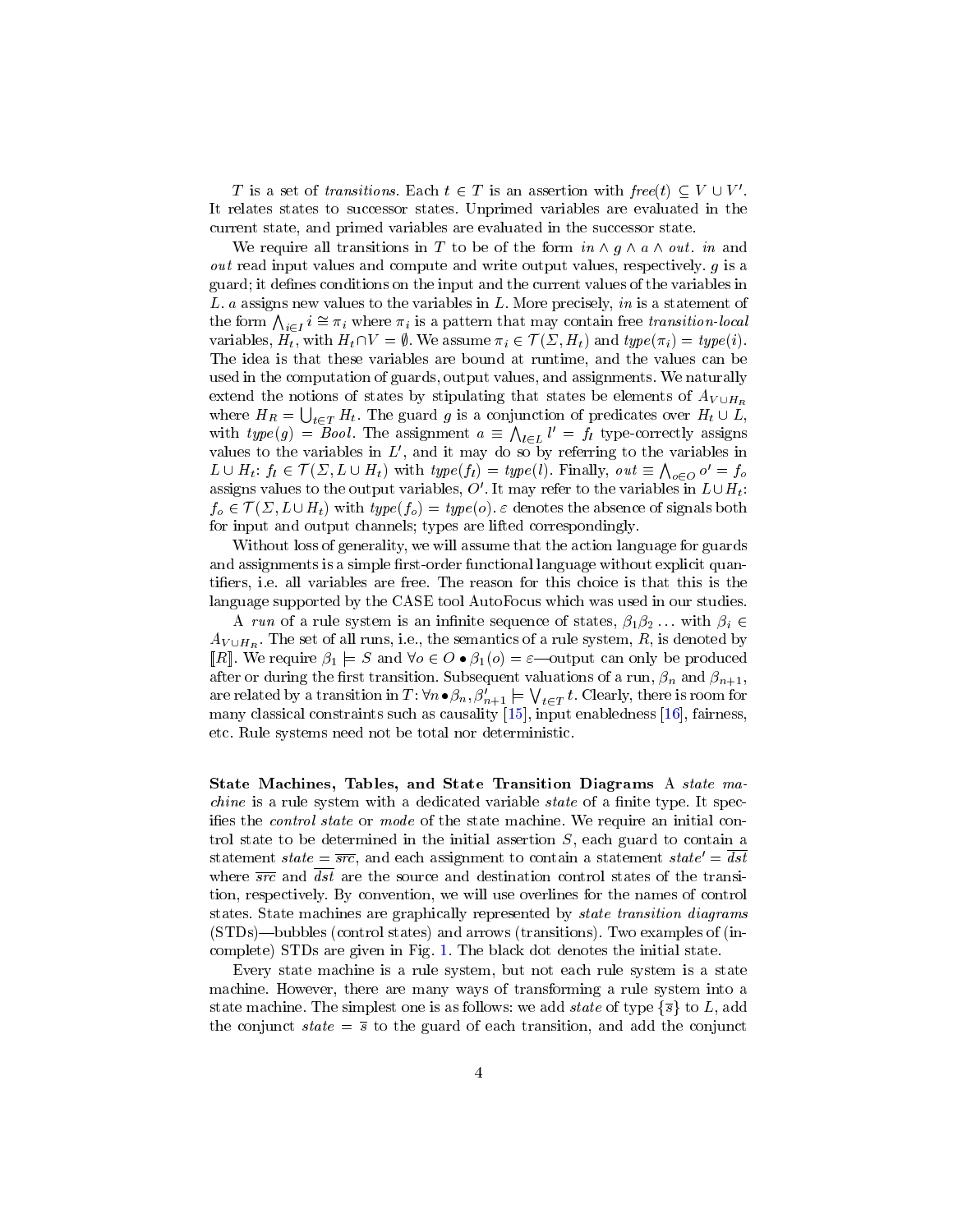

<span id="page-4-1"></span>Fig. 1. Original STD of the stack (left); refactoring (right)

state' =  $\overline{s}$  to the assignment of each transition (assuming state  $\notin L$ ; otherwise we rename the old variable *state* before introducing the new one). Different ways of computing state machines from rule systems are the topic of this paper.

A table is the textual representation of a rule system in some tabular form. Parnas has devoted considerable work to the classification of tables [\[13\]](#page-13-12). For us, any tabular representation will do. An example of a table is given in Tab. [1.](#page-4-1)

| Name                          | Guard                         | Input                                                                                                | Output                  | Assignment                          |  |  |  |
|-------------------------------|-------------------------------|------------------------------------------------------------------------------------------------------|-------------------------|-------------------------------------|--|--|--|
| $ {\rm pushItem} {\rm true} $ |                               | $\left \right  \in \cong \text{push}(\text{DATA})$ $\left \overline{\mathbf{a}'=\varepsilon}\right $ |                         | $ \mathrm{st'}=$ list $(DATA, st) $ |  |  |  |
| getItem                       | $ not(isE(st)) e \approx get$ |                                                                                                      | $ a' = ft(st) st' = st$ |                                     |  |  |  |
| $ {\rm popItem} $             | $ not(isE(st)) e \cong pop$   |                                                                                                      | $ a' = \varepsilon $    | $ st' = rt(st)$                     |  |  |  |
| lidle                         | true                          | $e \cong \varepsilon$                                                                                | $ a' = \varepsilon $    | $ st' = st $                        |  |  |  |
| muu mu 'e al                  |                               |                                                                                                      |                         |                                     |  |  |  |

<span id="page-4-2"></span>Table 1. Behavior of a stack

Example Consider the specification of a stack of integers. We assume a component with one input channel  $I = \{e\}$  with  $type(e) = \{push(Int), get, pop, \varepsilon\}$ , and one output channel,  $O = \{a\}$  with  $type(a) = Int \cup \{\varepsilon\}$ . There is one local variable,  $L = \{st\}$ . Using functional notation, its type is recursively defined by data d\_st = empty | list(Int, d\_st). Three functions are defined: is $E(X) = (X$  $=$  empty),  $ft(list(X, Y)) = X$ , and  $rt(list(X, Y)) = Y$ . One transition-local variable is used in the example, namely DATA in transition pushItem.

By adding a further local variable *state* of  $type(state) = \{wait \{Input\}$  to the set  $L$  of local variables, we generate a state machine from the rule system by also adding trivial statements state =  $\overline{wait/Input}$  and state' =  $\overline{wait/Input}$  to guard and assignment of each row of Tab. [1.](#page-4-2) Fig. [1,](#page-4-1) left, shows the STD that corresponds to the state machine of the stack example.

#### <span id="page-4-0"></span>3 Incremental Development

Increments denote different development stages of a system, or model, respectively. To be as flexible as possible, we do not impose any constraints on these steps (except for enforceable consistency conditions that we do not discuss here).

Development Process Our experience with building large models boils down to the following process. Existing (informal) requirements specifications are read: a first understanding of the system's behavior is gained. One is capable of writing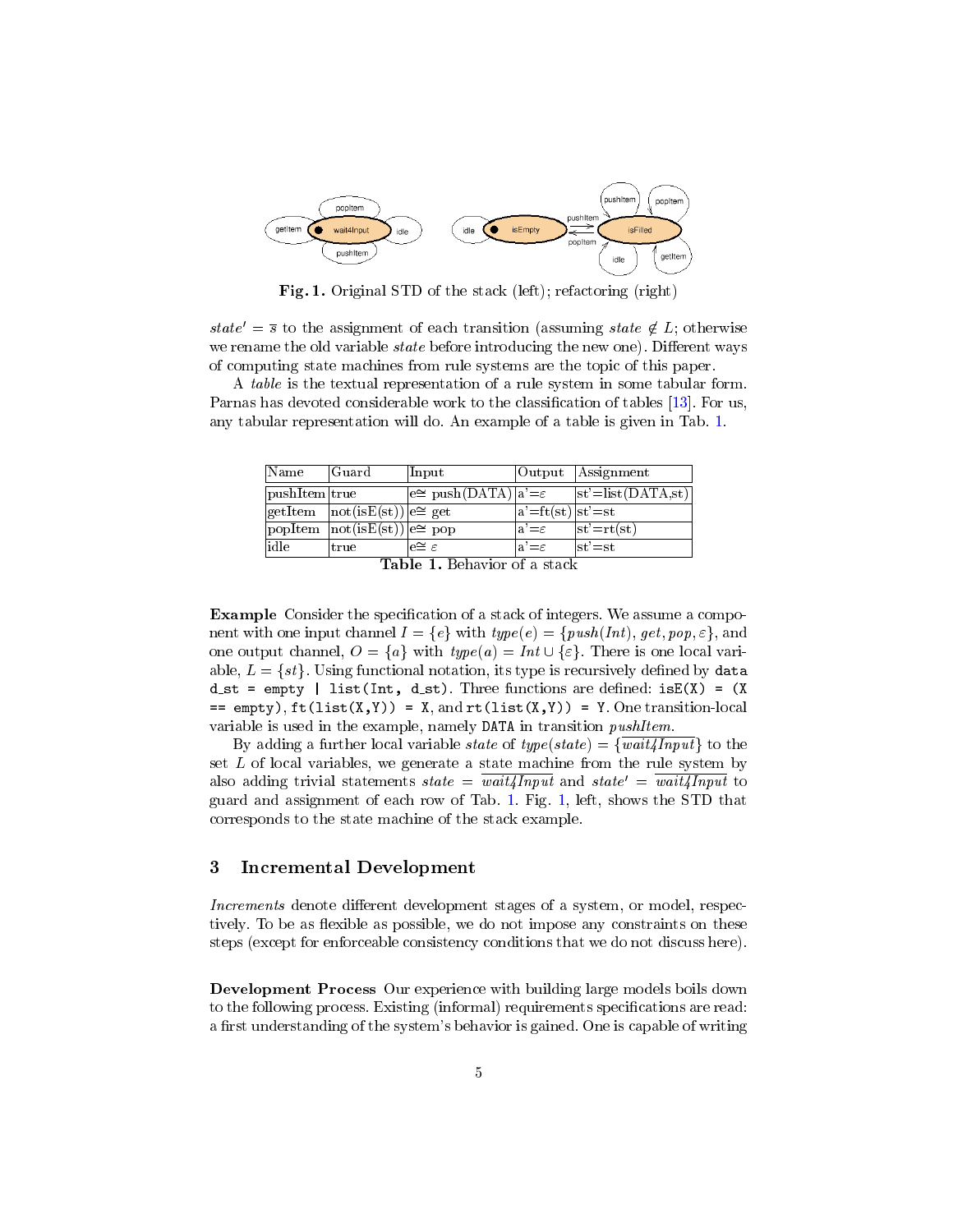down statement such as "if a certain input occurs under certain conditions, then the system's state changes as follows, by outputting certain values". These rules are preliminary in that they are likely to be corrected later on. Reading the requirements documents also tends to lead to a first natural partitioning of the state space; for instance, one might find it natural to have a partitioning into  $\omega n$ and  $\textit{off}$  states in the model of an embedded system.

We found it useful not to exclusively use the graphical STDs in these early stages of development. Instead, tables turned out to be tremendously useful. The reason is that modifications in STDs are rather tedious: because the control states of the state machine change, transitions or parts of transitions have to be copied or removed multiple times. This is an error-prone and tedious task.

Nonetheless, there is no doubt that STDs are highly useful. Debugging is sometimes easier with executable STDs than with tables. For demonstration purposes with customers and domain experts, we found STDs to yield a good basis for discussion. In addition, the graphical layout helps one to identify symmetries, or missing symmetries which lead to corrections of the model (Section [5\)](#page-9-0).

Modifications and Refactorings Development steps can alter interfaces, or they alter the behavior. We do not consider architectural modifications such as the addition of components here  $[15,17,18]$  $[15,17,18]$  $[15,17,18]$ . *Interface modifications* add or delete input or output channels to or from a system. If, before deletion, the name of a channel does not occur in a system's description, its removal does not change the system's behavior, and neither does the introduction of a new channel. Behavior modifications consist of removals and additions of traces of a model. Syntactically, this is achieved by inserting, modifying, or deleting transitions in  $T$ , possibly by taking into account extensions of  $L$ .

An increment  $\tilde{R}$  of a rule system R with  $\llbracket R \rrbracket \stackrel{I\cup O}{=} \llbracket \tilde{R} \rrbracket$  is called a *refactoring* of R. This assumes that R and  $\tilde{R}$  define the same external interface  $I = \tilde{I}$  and  $Q = \tilde{Q}$ : refactorings do not modify the interface of a component. An increment that is no refactoring is called a *modification*. In our incremental development process that relies on both tables (rule systems) and STDs (state machines), there are hence four different kinds of development steps: refactorings of state machines  $(\rho_S \in \{\rho \| [R]\}^{I\cup O}\in [ \rho(R)]$  and R is a state machine}), refactorings of rule systems  $(\rho_R \in \{\rho | \llbracket R \rrbracket \stackrel{I\cup O}{=} \llbracket \rho(R) \rrbracket$  and  $R$  is a rule system}), and modifications of rule systems and state machines (both denoted by  $\delta$  in Fig. [2\)](#page-6-1). Modifications modify, add, or delete transitions, possibly with alterations of L.

Let  $\tau$  and  $\tau^{-1}$  denote transformations from rule systems into state machines, and vice versa. Fig. [2](#page-6-1) illustrates the relationship between the development steps. As development progresses from top to bottom, modifications take place. Within each row, usually different refactorings of both tables and state machines are considered, and the further can be transformed into the latter, and vice versa.

In the next section, we will describe how to compute refactorings of rule systems,  $\rho_R$ . Since state machines are rule systems, this also caters for refactorings of state machines. However, for reasons that we will be able to explain only after refactorings have been made precise, it is not always desirable to let  $\tau^{-1} = id$ .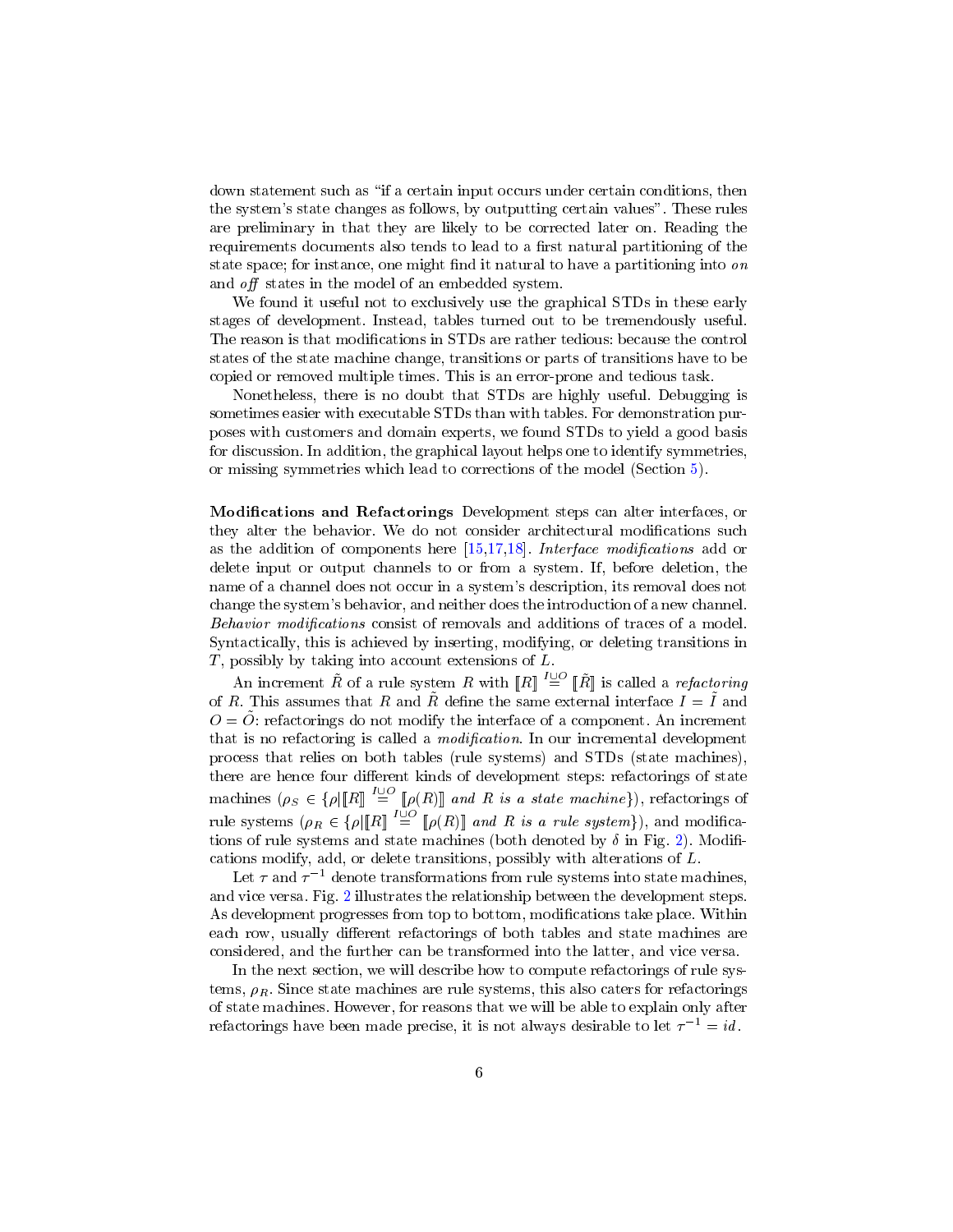

<span id="page-6-1"></span>Fig. 2. Incremental Development

Refactorings of rule systems that are not state machines appear to be of moderate value: they remain textual, and we have discussed the benefits of graphical representations in Section [1.](#page-0-0) Methodologically, one would prefer to get a state machine (in fact, an STD) from a refactored rule system (in fact, a table) in one step. Consequently, we will focus on combinations of (1) refactorings of rule systems (tables) and (2) transformations from rule systems (tables) into state machines (STDs). As we will see in the next section, it is sufficient to consider refactorings of state machines defined by  $\rho_S = \tau \circ \rho_R \circ \tau^{-1}$ . The only reason for having included refactorings of rule systems into the left part of Fig. [2](#page-6-1) is precisely that we compute refactorings of state machines by relying on these  $\rho_R$ .

# <span id="page-6-0"></span>4 Refactorings

In our stack example, one might want to transform the specification into an equivalent one with two control states: one species that the stack is empty, and the other one specifies that it is not. The problem then consists of computing the transitions between these two control states.

In this paper, the idea of refactoring state machines or rule systems is to define a set of predicates that partition the data space. In general, whether a set of predicates forms a partitioning is undecidable. In our case studies, however, we could easily see whether or not a set of predicates formed a partitioning. Each of these predicates corresponds to one control state of the refactored model: control states are projections of the data space (dened as the set of all possible valuations of all variables). Once the partitioning predicates have been defined, one must compute the transitions between the corresponding states.

To get an intuition of this computation, assume a set of predicates, P, that partition the data space, and that do not constrain input nor output values. The elements of P will form the control states of the refactored model. Let  $p, q \in P$ . Transitions (arrows in the graphical representation) from  $p$  to  $q$  for each pair  $p, q$  are computed as follows. For each guard g of a row in the table, we compute the intersection between p and g, i.e.  $p \wedge g$ . We also need to make sure that q is compatible with the assignment  $a \equiv \bigwedge_{l \in L} l' = f_l$  of the transition, i.e. that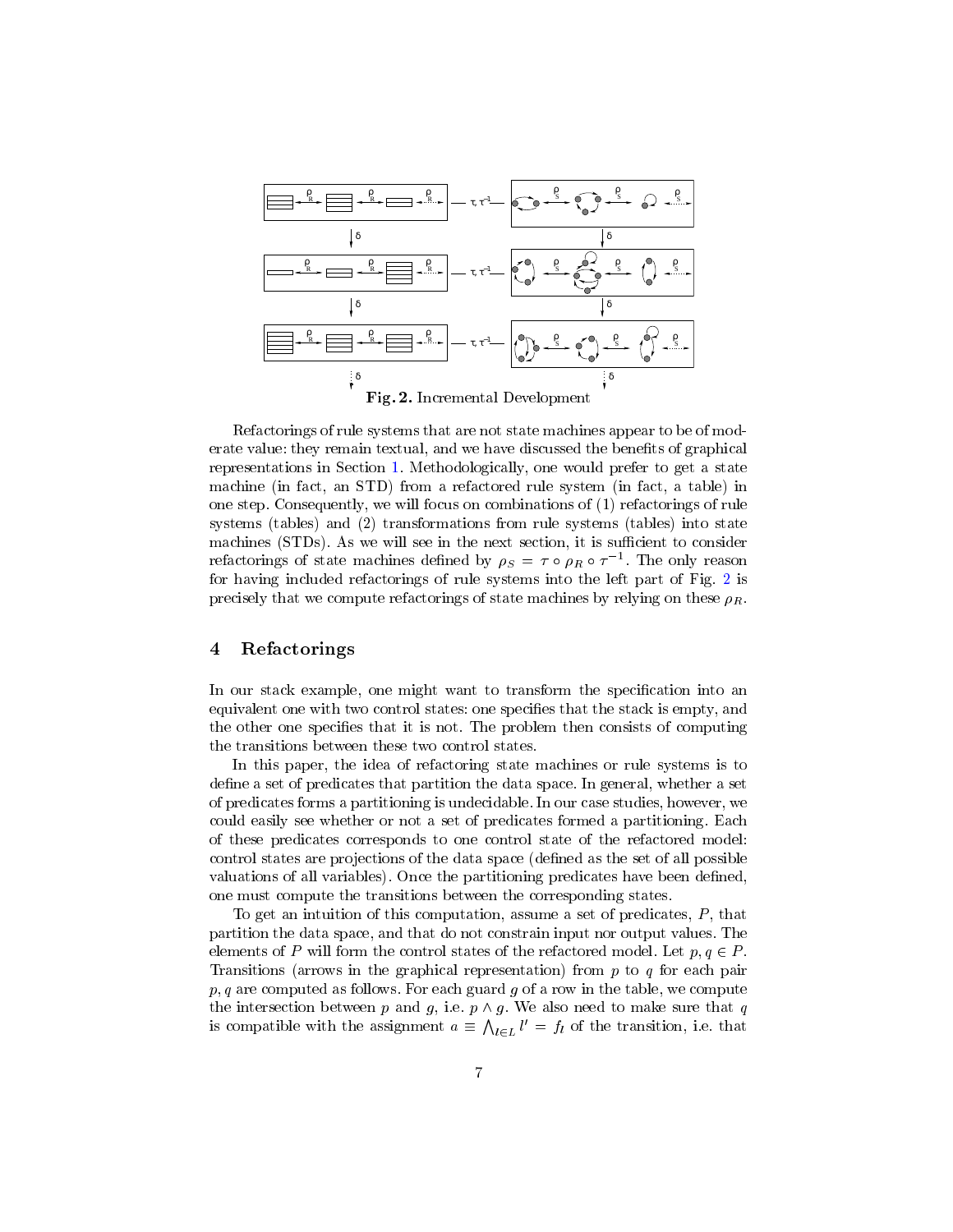| Name          | Guard                                                                         | Input                    | Output        | Assignment                |
|---------------|-------------------------------------------------------------------------------|--------------------------|---------------|---------------------------|
| $_{pushItem}$ | $isE(st)$ $\land$ $isE(list(DATA,st))$                                        | -e≅ push (DATA-)         |               | $st' = list(DATA.st)$     |
|               | pushItem $\vert i s E(st) \wedge \text{not}(i s E(i s t (DATA, st))) \rangle$ | e≅push(DATA)             |               | $st'$ = list $(DATA, st)$ |
|               | $p$ ushItem $ not(isE(st)) - A$ is $E(list(DATA,st))$                         | $e \cong p$ ush $(DATA)$ |               | $st = list(DATA.st)$      |
|               | pushItem $ not(isE(st)) \wedge not(isE(list(DATA,st)))$                       | $e \cong push(DATA)$     |               | $st' = list(DATA.st)$     |
| eetItem       | $not (is E(st)) - A.is E(st) - A.is E(st)$                                    | e≅get                    | $a = ft(a)$   |                           |
| retHem        | $not(isE(st))\rightarrow isE(st)\rightarrow not(isE(st))$                     | $e \triangleq get$       | $a = ft(st)$  |                           |
| getHem        | $not(i \in E(st))$ $\land$ $not(i \in E(st)$ $\land$ $ieE(st))$               | $e \cong$ get            | $a = ft(st)$  |                           |
| getItem       | $not(isE(st)) \wedge not(isE(st)) \wedge not(isE(st))$                        | e≙get                    | $a' = ft(st)$ |                           |
| popItem       | $not (is E(st)) - A.is E(st) - A.is E(rt(st))$                                | е≙рор                    |               | $st = rt(st)$             |
| popItem       | $not (isE(st)) \wedge isE(st) \wedge not (isE(rt))$                           | $e \cong p \circ p$      |               | $st = rt(st)$             |
| popItem       | $not(isE(st)) \wedge not(isE(st)) \wedge isE(rt(st))$                         | e≅pop                    |               | $st' = rt(st)$            |
| popItem       | $not(isE(st)) \wedge not(isE(st)) \wedge not(isE(rt)))$                       | $e \cong p$ op           |               | $st' = rt(st)$            |
| idle          | $isE(st) \wedge isE(st)$                                                      | $e \cong \varepsilon$    |               |                           |
| idle          | $i$ s $E(st)$ $A$ not $(i$ s $E(st)$ )                                        | حصه                      |               |                           |
| idle          | $not(i \in E(st))$ $\rightarrow$ $isE(st)$                                    | جعجه                     |               |                           |
| idle          | $not(isE(st)) \wedge not(isE(st))$                                            | $e \cong \varepsilon$    |               |                           |

<span id="page-7-0"></span>

| <b>Table 2.</b> Refactored behavior |  |
|-------------------------------------|--|
|-------------------------------------|--|

q holds if the assignment has been computed. Overall, the predicate  $g \wedge p \wedge p$  $q'[f_l/l']_{l\in L}$  has to be satisfiable. With |P| new control states and t transitions, the transformation requires the computation of  $t \, |P|^2$  new transitions.

Example Consider the stack again. Suppose we want to derive a state machine with two control states characterized by the predicates  $p \equiv i sE(st)$  and  $q \equiv$ not(is $E(st)$ ). Clearly, p and q partition the data space. Tab. [2](#page-7-0) shows the result of the refactoring where empty output  $(a' = \varepsilon)$  and trivial assignments  $(st' = st)$ are, for brevity's sake, omitted. Unsatisfiable transitions are canceled out.

For each transition of the original specification, four new transitions are computed: from p to p, from p to q, from q to p, and from q to q. For instance, the first row in the table corresponds to a transition from  $p$  to  $p$  that is defined by the old transition *pushItem.* is  $E(st)$  checks if the source control state, p, is compatible with the old guard, true.  $isE(list(DATA, st))$  checks if the destination control state, p, is compatible with the old assignment,  $st' = list(DATA, st)$ . The conjunction of the two terms is unsatisfiable; the transition is canceled out.

As a second example, the tenth line of Tab. [2](#page-7-0) is the transition from  $p$  to  $q$ w.r.t. the old transition popItem. not (is  $E(st)$ )  $\wedge$  is  $E(st)$  checks the compatibility of the old guard, g, with the source control state, p. not (is  $E(rt(st))$ ) checks if the destination control state, q, is compatible with the old assignment.  $p \wedge q$  are not satisfiable which is why this transition is also canceled out.

Fig. [1,](#page-4-1) right, shows the STD of the stack as dened by Tab. [2](#page-7-0) that we assume to be extended by the respective assignments to *state* and *state'*. Transitions are abbreviated. is Filled denotes the control state that is defined by  $not(isE(st))$ .

**Formalization** We will now make the refactoring step precise. Let  $P$  denote a finite set of predicates that partition the data space of a rule system  $R = (V, S, T)$ with  $V = I \cup O \cup L$  defined as above. The partitioning requirement means firstly that P covers  $A_L$ , i.e. for all states  $\beta$ , we have  $\beta \models \bigvee_{p \in P} p$ . Secondly, the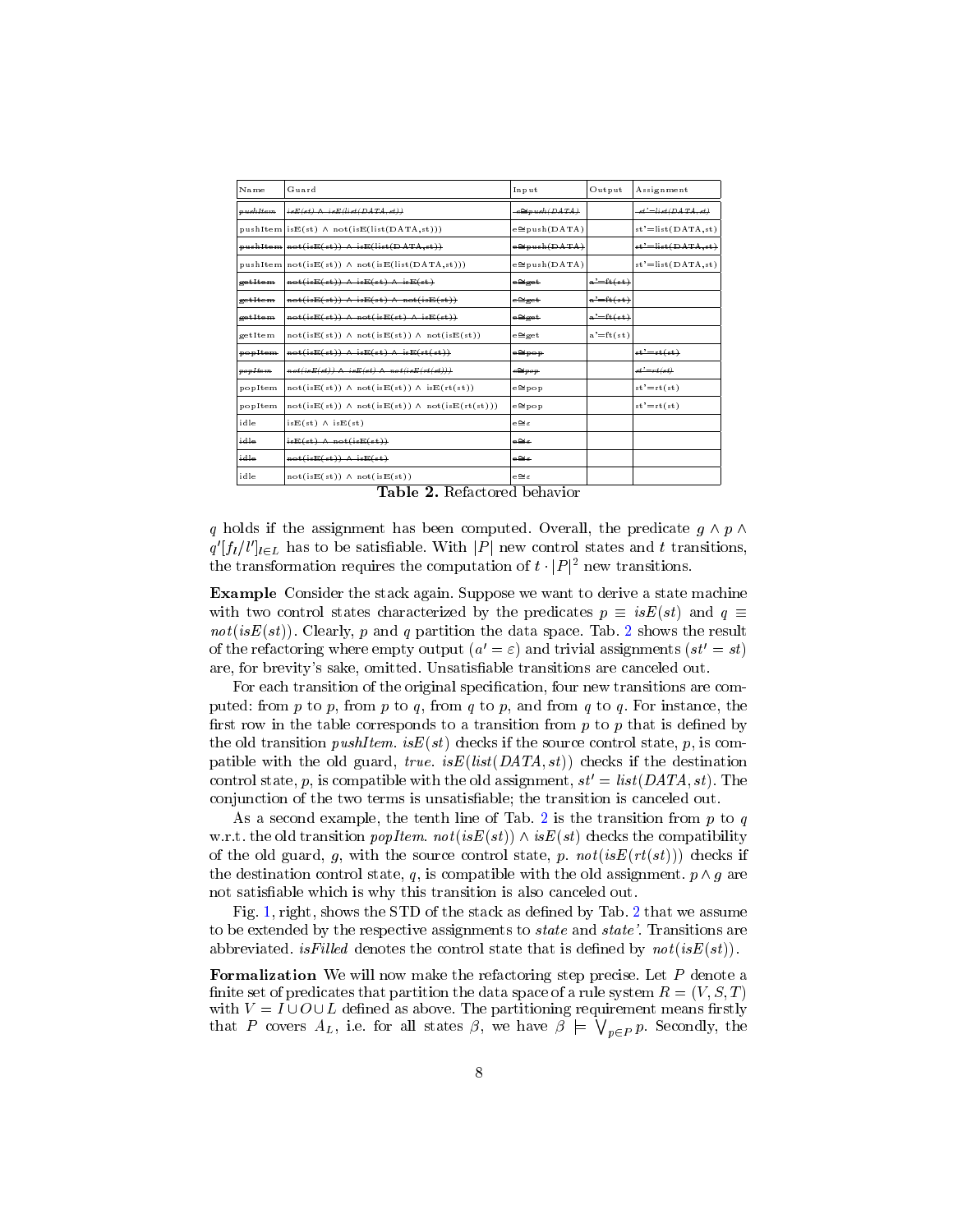predicates in P must be pairwise disjoint, i.e.  $\forall p, q \in P \bullet p \neq q \Rightarrow \neg(p \land q)$ . For convenience, we also require that all predicates in  $P$  be satisfiable and an initial partition be uniquely defined, i.e.  $\exists s \in P \bullet S \Rightarrow s$  because of the partitioning requirement. Refactoring a rule system  $R = (V, S, T)$  w.r.t. a partitioning P of the data space yields a rule system  $\rho_R(R) = \tilde{R} = (V, S, \tilde{T})$  with

$$
\tilde{T} := \Big\{ in \ \land \ g \land p \land q'[f_l/l']_{l \in L} \ \land \ \bigwedge_{l \in L} l' = f_l \ \land \ \bigwedge_{o \in O} o' = f_o \mid
$$

$$
(in \ \land \ g \ \land \ \bigwedge_{l \in L} l' = f_l \ \land \ \bigwedge_{o \in O} o' = f_o) \in T \ \land \{p, q\} \subseteq P \Big\}.
$$

The proof that the transformation is indeed a refactoring, i.e.  $||R|| \stackrel{I\cup O}{=} ||\tilde{R}||$ . is given in Appendix [A.](#page-14-0) The proof only requires  $P$  to cover the state space; partitioning ensures that no internal nondeterminism is introduced.

If one wants to perform the refactoring and generate a state machine in one step (Section [3\)](#page-4-0), then the following construction can be used. With a new variable state  $\in \tilde{L}$  of type(state) =  $\bigcup_{p\in P}\{\overline{p}\}\$ we define  $\tau \circ \rho_R((I\cup O\cup L, S, T))$  =  $(I \cup O \cup L \cup \{state\}, \tilde{S}, \tilde{T})$  with  $\tilde{S} = S \wedge state = \overline{s}$  for some  $s \in P$  with  $S \Rightarrow s$ , and

$$
\tilde{T} := \Big\{ in \ \land \ g \land p \land q'[f_l/l']_{l \in L} \ \land \ state = \overline{p} \ \land \ state' = \overline{q} \ \land \ \bigwedge_{l \in L} l' = f_l \ \land
$$

$$
\bigwedge_{o \in O} o' = f_o \mid (in \ \land \ g \ \land \ \bigwedge_{l \in L} l' = f_l \ \land \ \bigwedge_{o \in O} o' = f_o) \in T \ \land \ \{p, q\} \subseteq P \Big\}.
$$

Removing state variables Assume an iterative process where a state machine, or an STD, is generated, modified, re-transformed into a table which is subsequently modied, etc. Adding a new state variable for each transformation from a rule system to a state machine is likely to clutter the model (more precisely, guards and assignments of transitions). This is the only reason for not letting  $\tau^{-1} = id$  (Section [3\)](#page-4-0). It is not a conceptual but rather a practical problem: we would like the rule systems to be readable by humans, and thus contain as little redundancy as possible.

We will now characterize the operations that, upon application of  $\tau^{-1}$  allow one to delete state variables in rule systems that were previously introduced by the application of  $\tau$ . As explained in Section [3,](#page-4-0) it is sufficient to focus on behavior modifications, and to ignore interface modifications.

The above construction of computing a refactoring and a state machine in one step shows that  $state = \overline{p}$  whenever p holds. Conversely, we have  $state' = \overline{q}$ whenever  $q'[f_l/l']_{l\in L}$  evaluates to true. In other words, the information on the explicit state variable is indeed redundant and can be removed (it is only used to decide whether or not to draw a transition arrow between two control states).

The same is true for modifications of existing transitions (including modifications of the data state  $L - {state}$ , and also for the deletion of transitions. New transitions between control states that are characterized by  $p, q \in P$  are equally unproblematic if some implementing CASE tool adds  $p \wedge q^{\prime} [f_l / l^{\prime}]_{l \in L}$  to the guard of a transition from  $\bar{p}$  to  $\bar{q}$  (by removing assignments to *state* and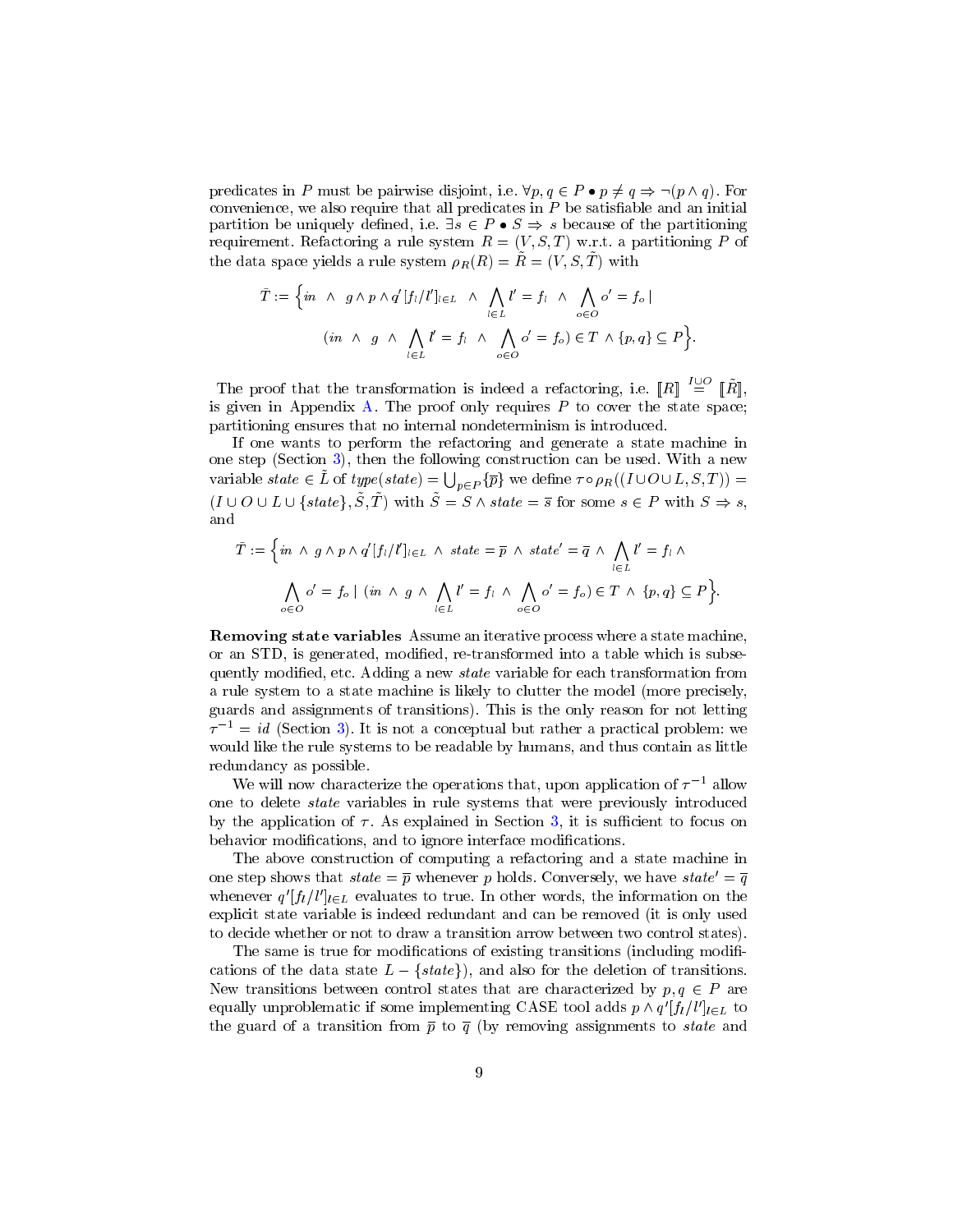state'; this is the—informal—definition of  $\tau^{-1}$ ). The only problem occurs if a new control state plus transitions to or from it are added at the graphical level without giving a logical characterization of this control state. This is problematic because in this case, it is not possible to automatically modify guards and assignments as in the case of logically characterized control states.

In other words, if the CASE tool forbids the introduction of new control states at the graphical level when no logical characterization is provided and, instead, requires development steps of this kind to be performed at the level of tables only, then we can work with tables and STDs in parallel, without cluttering the model. In this case, refactorings of state machines are computed via  $\rho_S = \tau \circ \rho_R \circ \tau^{-1}$  rather than via  $\rho_R$ .

Implementation As far as we know, there is no model-based CASE tool that integrates tables and STDs. We have used Excel and AutoFocus with ad-hoc translations between the two. While not yet integrated into the tool, the computation of refactorings is automated and includes (a) the-trivial-computation of refactored transitions (set  $\hat{T}$ ), and (b) their simplification, possibly to *false*. Step (b) is particularly important because the computed transitions should be readable by humans, and, as the examples of this paper show, there is a great potential for the removal of redundant parts. Our simplication algorithm implements the rules of Boolean algebra and includes a simple satisfiability checker. The latter is used to remove unsatisfiable disjuncts for formulas in disjunctive normal form. The problem is generally undecidable, but one could argue that (a) the cut-off of infinite data structure that can often be justified by domain knowledge, and (b) the simplicity of the involved functions—e.g., there is usually no mutual recursion, and most recursions turn out to be primitive—make manual decisions possible. Because our action language for guards and assignments is a functional language, we have implemented the simplifier in the functional logic language Curry [\[19\]](#page-13-18) (the operational semantics of which relies on narrowing [\[20\]](#page-13-19) which explains why it lends itself to satisfiability checking). With a restriction of all lists to a maximum length of 5, the example in the next section is computed in negligible time. We have not yet implemented a plugin that also takes into account automatic layouting of computed STDs.

#### <span id="page-9-0"></span>5 Example: MOST NetworkMaster

This section illustrates the methodological benefits of our approach when applied to the behavior model of a network controller for automotive infotainment systems, the MOST NetworkMaster (NM) [\[21\]](#page-13-20). The model was the basis for model-based testing of an NM implementation [\[4\]](#page-13-3). The functionality of the network is divided into function blocks which reside on the network's devices. The NM is a special function block responsible for network management. Here we consider only the model of the NM's main service: setting up and maintaining the central registry. The central registry contains all function blocks and their associated network addresses currently available in the network.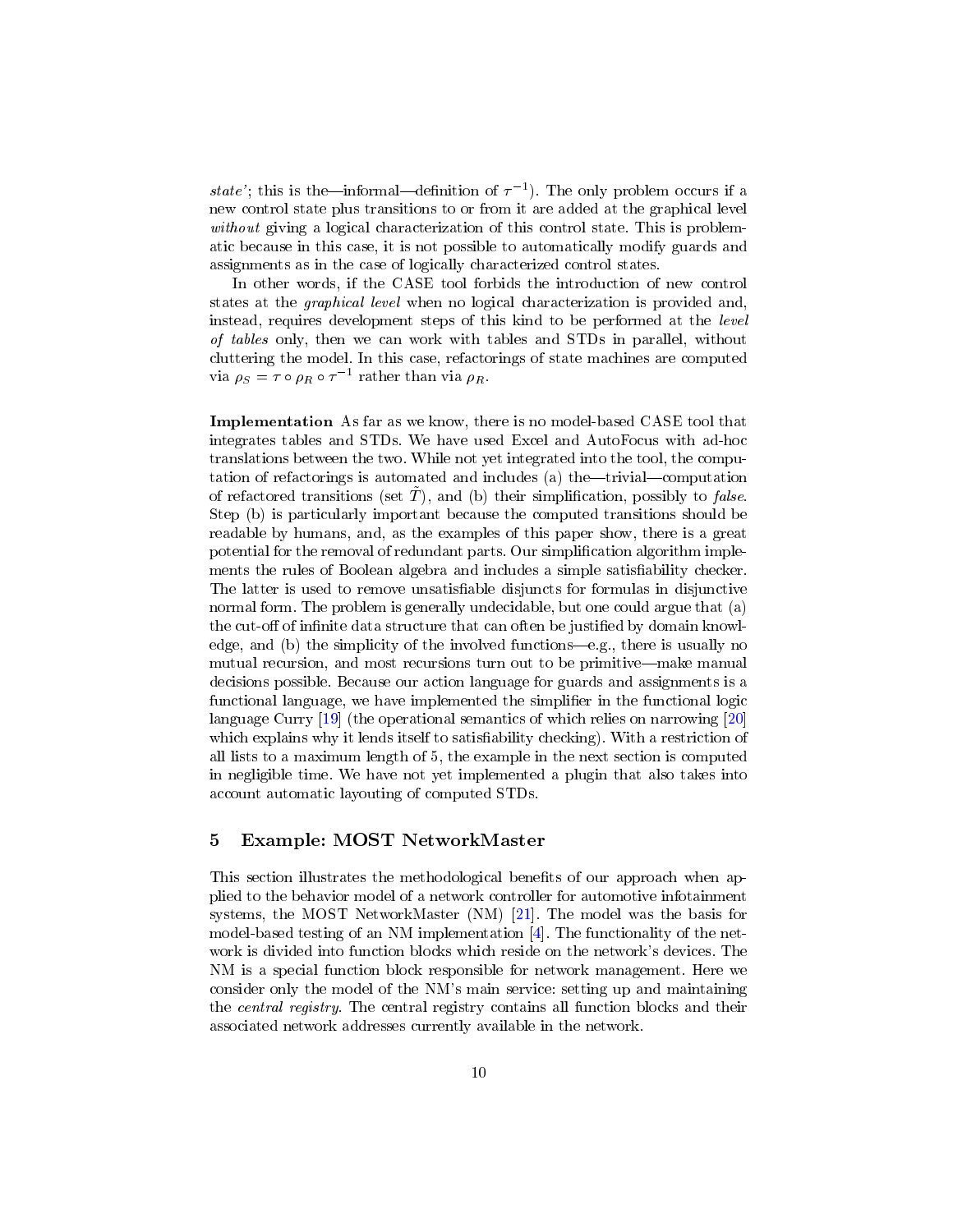We do not show any complex modeling details here and describe only the main local variables of the model. The model defines the variable mode which models the five modes of the NM: in mode off the NM is switched off; in mode  $init$  the NM performs a system configuration check during startup—all devices are asked for their function blocks; in mode  $cfgOk$  the NM has set up the network to normal operation, i.e. all devices are allowed to communicate freely; in mode ned the NM performs a system configuration check after a network change, i.e. a device has left or jumped in the network; and in mode *delayed* the NM requests periodically devices which have not answered to any request yet. Furthermore the model defines the variable  $wa$  which stores the network address from which the NM expects an answer to its last request. There are four additional variables for storing the central registry and other informations about the system.

In an advanced modeling stage the NM's service is specied by a table with 17 rows where most guards contain four or five atoms. We transformed this table into different state machines for a review of the model. We choose the partitioning  $P_1$  which divides the state space according to the five modes of the NM. Fig. [3,](#page-10-0) left, depicts the respective state machine. In addition, we choose a second partitioning  $P_2$  which distinguishes between states (1) requesting Devices  $\equiv$  $wa = empty \wedge mode \in \{init, ncd, delayed\}$  where the NM requests devices, (2) waitForStatus  $\equiv wa \neq empty \wedge mode \in \{init, ncd, delayed\}$  where the NM waits for an answer, and the states (3) off and (4) cfgOk where the NM is in modes off or cfgOk. Fig. [3,](#page-10-0) right, depicts the state machine w.r.t. partitioning  $P_2$ .



<span id="page-10-0"></span>**Fig. 3.** STD of the NM w.r.t. partitioning  $P_1$  (left); w.r.t. partitioning  $P_2$  (right)

 $P_1$  allows us to study symmetries w.r.t. mode switching. For example, upon each network reset, the NM returns to mode init (transitions with names ending in  $NotOk$ ). We would have detected an error in the model if one of these transitions had been missing. By means of  $P_2$ , we can observe that the NM can enter state requesting Devices from state cfgOk only if a network change occurs (transitions beginning with  $NCD$ ) or if there are devices which have not answered yet (transition  $swDelay$ ). There would be an error if there were further transitions.

This example reveals that specic symmetries can be found and analyzed by building different abstract views of behavior models. By reviewing this kind of abstractions, the model can be analyzed easily if some transitions must or must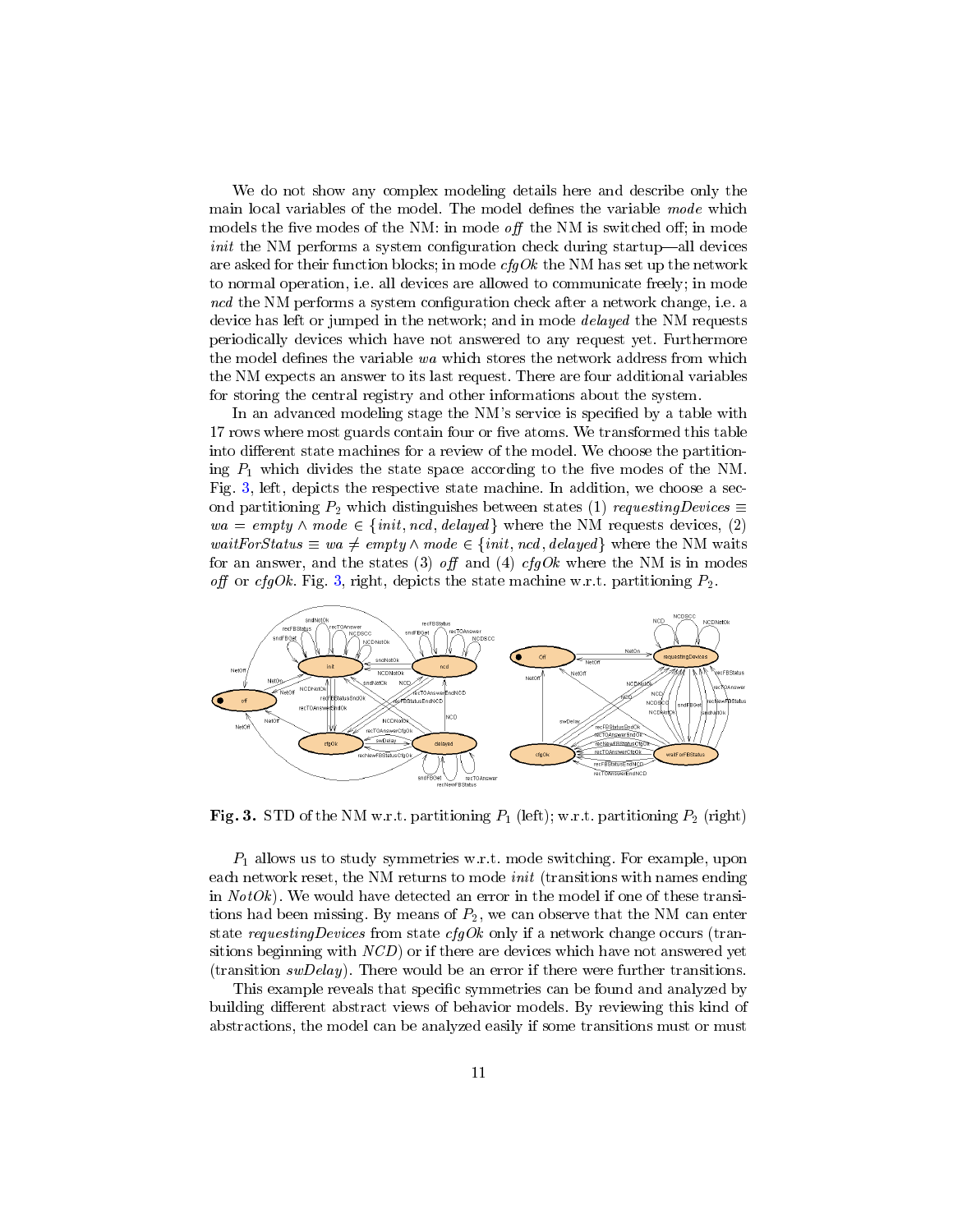not exist for symmetry considerations. The abstract view reveals relations in the model which would have stayed hidden in the detailed view of tables.

# <span id="page-11-0"></span>6 Related work

Refactorings: Sunyé et al. consider the refactoring of statecharts on the grounds of hierarchical states [\[22\]](#page-13-21). Roughly, sets of states are merged, and the new transitions are computed. This differs from our work in that they do not consider arbitrary new definitions of states (our sets  $P$  that cover the state space). In the context of inductive verification, Cheng considers refactoring a parameterized process into a set of constant processes [\[23\]](#page-13-22). In our context, this would amount to refactoring one state machine into more than one state machine. Van Gorp et al. propose extensions to the UML meta model such that pre- and postconditions for behavior-preserving transformations can be expressed [\[24\]](#page-14-1). This work is not concerned with refactorings of state machines. In a similar vein, Correa and Werner discuss refactorings of OCL expressions and class structures, without explicitly taking into account state machines [\[25\]](#page-14-2). Philipps and Rumpe present a set of transformation rules for data flow networks and formally show that the transformed system is a refinement of the original one [\[18\]](#page-13-17). Their work differs from ours in that we actually compute the refactoring of a behavior model.

Tables and Incrementality: Shen et al. [\[12\]](#page-13-11) are concerned with transformations of tabular specifications of a system. They concentrate on transformations between different kinds of tables  $[13]$  rather than transforming tables into graphical representations in the form of extended state machines. Their transformations are refactorings in their own right. Prowell and Poore use incrementally discovered equivalence classes on I/O sequences to specify the I/O behavior of a system [\[26\]](#page-14-3). One could directly use such canonical sequences as states. Janicki and Sekerinski claim that this leads to complex state machines even for small systems [\[27\]](#page-14-4). In that paper, the trace assertion method is revisited, and by directly catering for certain signal interleavings, the authors propose to interpret certain so-called step-traces as states. Both approaches do not seem to see a need for refactorings at all, but they also advocate the use of different specifications.

Logical Characterization: The state invariants in timed and hybrid automata [\[28](#page-14-5)[,29\]](#page-14-6) are directly related to our logical characterization of refactorings. However, we are concerned with discrete systems, and we use the invariants in a methodologically different manner, namely to the end of refactoring. Furthermore, state invariants in timed and hybrid systems need not cover the state space. Lamport uses TLA predicates—invariants—to characterize control states [\[7\]](#page-13-6) in predicate-action diagrams. Except for the concrete language, this is similar to what we do in this paper. However, Lamport is not concerned with refactorings. Finally, the predicates that we use to characterize control states relate to the "reaffirmed invariants" in the context of STeP  $[30]$ , namely local invariants  $PC = i \Rightarrow I(i)$  that describe properties  $I(i)$  at program location i and that are defined on data variables only. These special invariants are dubbed "mode invariants" in the SCR context [\[31\]](#page-14-8).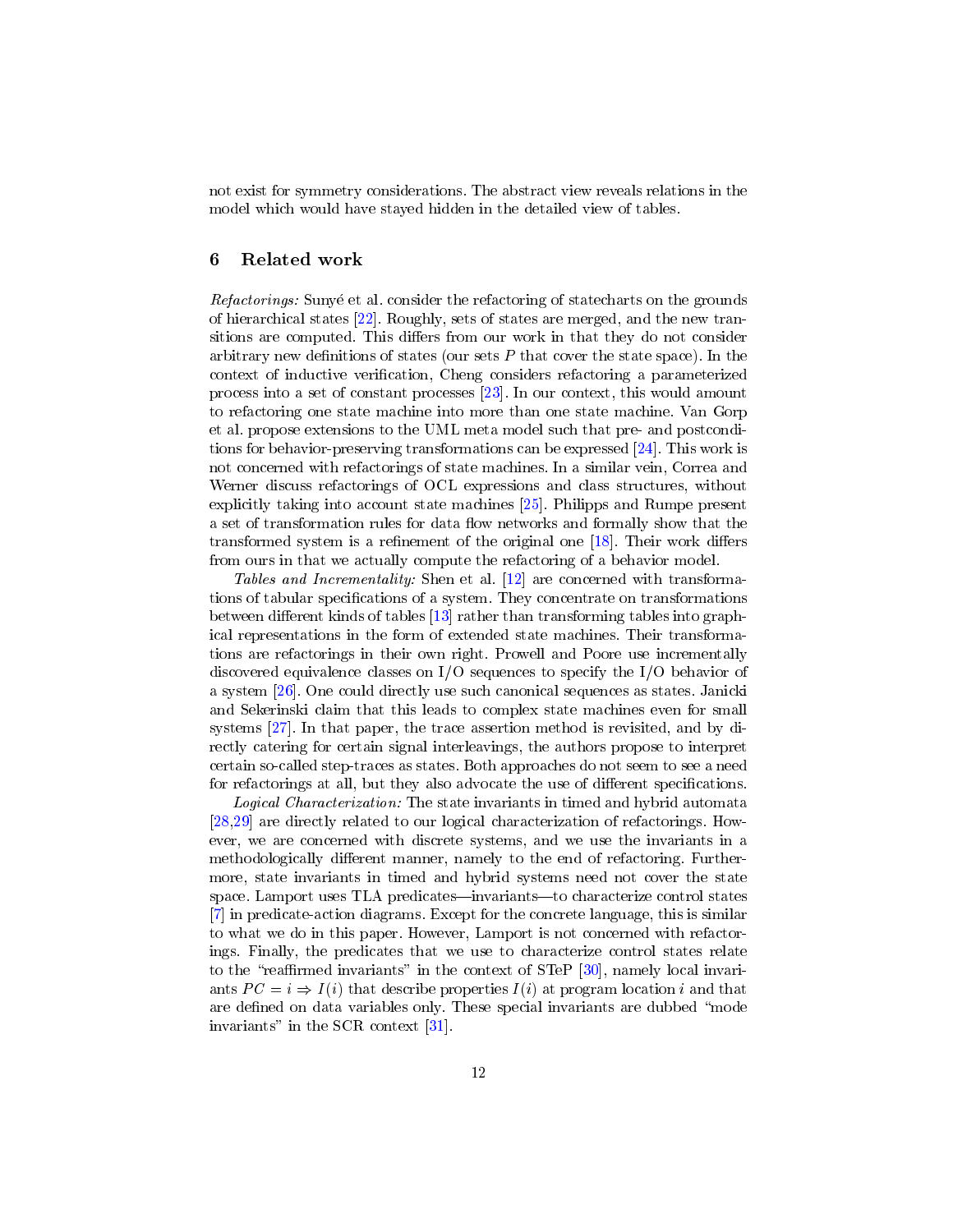# <span id="page-12-0"></span>7 Conclusions and Future Work

The starting point of our work is the observation that current model-based CASE tools provide insufficient support for the incremental development of STDs when it comes to fundamental changes of the control states. These might become necessary if a better understanding of the systems suggests a different, more adequate, perspective on the state space. Refactorings of STDs are hence motivated by a better understanding of the system rather than by a "model smell"  $[1, p. 75]$  $[1, p. 75]$ .

We have shown a way of computing refactorings of state machines on the grounds of predicates that describe parts of the state space: local invariants. Our incremental development process is based on both tables and STDs. We have argued that there is room for both representations, and that it is beneficiary to use them in parallel: because of their clear structure, tables are sometimes easier to grasp—and STDs help with identifying symmetries and, possibly together with simulation traces in the form of sequence diagrams, also with conveying fundamental ideas behind the model. Refactoring tables that do not represent state machines appears to be of modest value. Benefits do become apparent when the simultaneous transformation into STDs is considered.

Because the computed refactorings are meant to be readable by humans, we have shown how refactoring steps can be performed with both representations while reducing to a minimum the number of conjuncts in guards that are introduced by the computation of a refactoring. We singled out one particular development step—the introduction of transitions from or to control states with no logical characterization—that should be performed at the level of tables rather than state machines.

Our experience with behavior models of embedded systems that we built to the end of generating test cases suggests that the cost of building and maintaining the models is likely to turn out as a critical parameter. In many cases, the potential of considerable reuse will drive the decision for or against this or comparable technologies. CASE tool support for (1) quick and easy development of new models and, in particular, (2) comfortable modication of existing models then appears as an indispensable prerequisite for cost-effectively handling their development. Refactorings of behavior models, like the work presented in this paper, are one step towards more comfortable and cheaper model-based development processes.

Future work is bound  $(1)$  to extended implementations of the satisfiability checker that is needed for the reduction of refactored transitions, (2) to the tight integration of our approach into a CASE tool that, in particular, must include the automatic layouting of computed STDs, and (3) to an extension to other formalisms, e.g., statecharts with OCL. While we believe that working with logical characterizations of control states is a viable option to refactoring state machines, we need more experience to identify situations where which model refactorings are of considerable methodological value, where not, and why.

Acknowledgments J. Philipps pointed us to Lamport's work on predicate-action diagrams. B. Schatz and B. Seybold provided useful comments on this paper.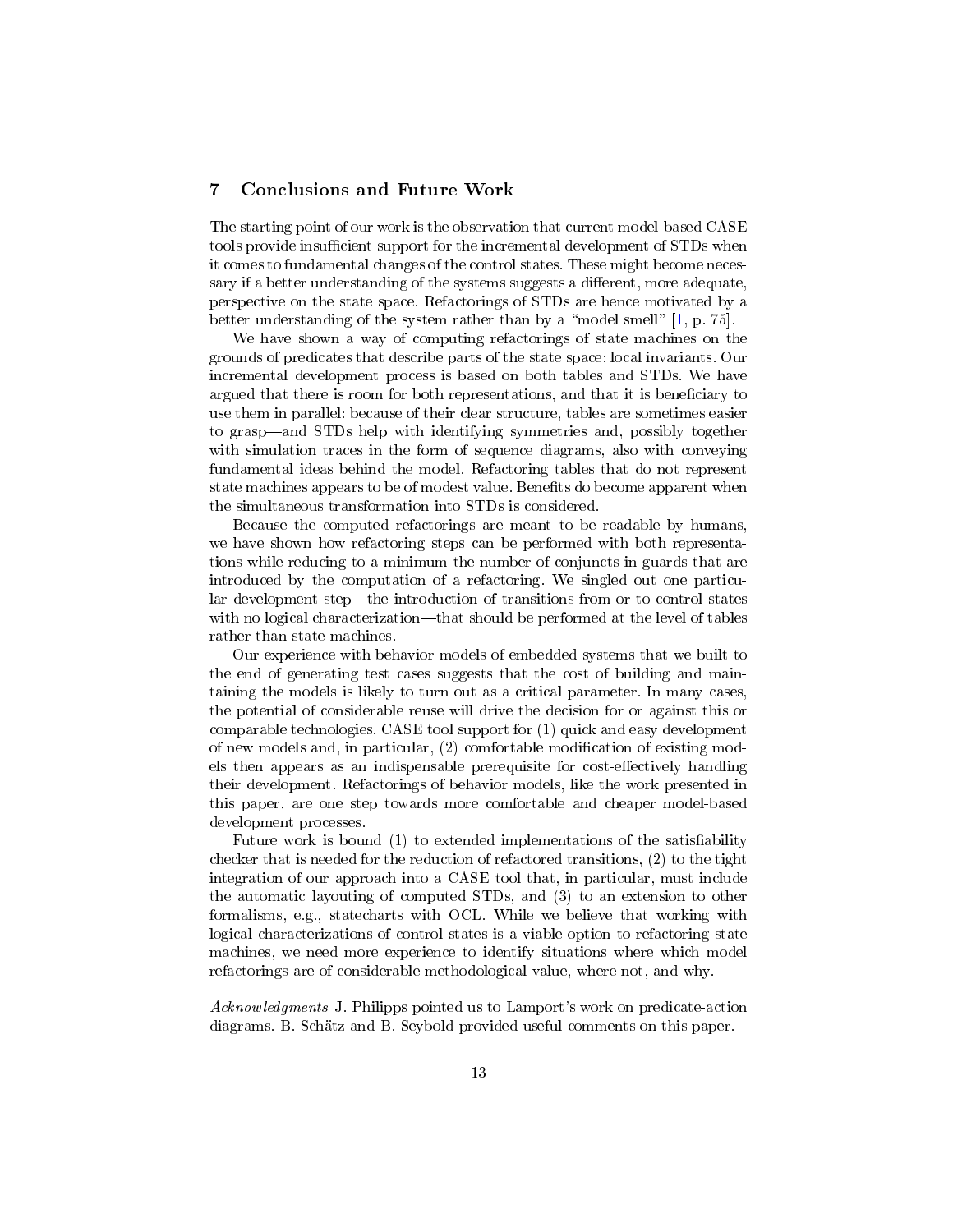# References

- <span id="page-13-0"></span>1. Fowler, M.: Refactoring - Improving the Design of Existing Code. Addison Wesley (1999)
- <span id="page-13-1"></span>2. Mens, T., Demeyer, S., Du Bois, B., Stenten, H., Van Gorp, P.: Refactoring: Current Research and Future Trends. In: Proc. ETAPS 2003 Workshop on Language Descriptions, Tools and Applications. (2003)
- <span id="page-13-2"></span>3. Huber, F., Schätz, B., Einert, G.: Consistent Graphical Specification of Distributed Systems. In: Proc. Formal Methods Europe.  $(1997)$  122 - 141
- <span id="page-13-3"></span>4. Pretschner, A., Prenninger, W., Wagner, S., Kuhnel, C., Baumgartner, M., Zolch, R., Sostawa, B., Stauner, T.: One evaluation of model-based testing and its automation. In: Proc. 27th Intl. Conf. on Software Engineering.  $(2005)$  392-401
- <span id="page-13-4"></span>5. Philipps, J., Pretschner, A., Slotosch, O., Aiglstorfer, E., Kriebel, S., Scholl, K.: Model-based test case generation for smart cards. In: Proc. 8th Intl. Workshop on Formal Methods for Industrial Critical Systems. (2003) 168-192
- <span id="page-13-5"></span>6. Pretschner, A., Slotosch, O., Aiglstorfer, E., Kriebel, S.: Model Based Testing for Real—The Inhouse Card Case Study. J. STTT 5 (2004) 140-157
- <span id="page-13-6"></span>7. Lamport, L.: TLA in Pictures. IEEE TSE 21 (1995) 768-775
- <span id="page-13-7"></span>8. Heninger, K.: Specifying Software Requirements for Complex Systems: New Techniques and Their Application. IEEE TSE  $SE-6$  (1980) 2-13
- <span id="page-13-8"></span>9. Parnas, D., Madey, J.: Functional Documents for Computer Systems. Science of Computer Programming 1 (1995)  $41-61$
- <span id="page-13-9"></span>10. Heitmeyer, C., Jeffords, R., Labaw, B.: Automated Consistency Checking of Requirements Specifications. ACM Trans. on SW Eng. and Meth. 5 (1996) 231-261
- <span id="page-13-10"></span>11. Parnas, D., Peters, D.: An Easily Extensible Toolset for Tabular Mathematical Expressions. In: Proc. TACAS'99. (1999) 345-359
- <span id="page-13-11"></span>12. Shen, H., Zucker, J., Parnas, D.: Table transformation tools: Why and how. In: Proc. 11th Annual Conf. on Computer Assurance. (1996) 3-11
- <span id="page-13-12"></span>13. Parnas, D.: Tabular Representations of Relations. Technical Report CRL-260, Telecommunications Research Institute of Ontario (1992)
- <span id="page-13-13"></span>14. Breitling, M., Philipps, J.: Step by step to histories. In: Proc. Algebraic Methodology And Software Technology. Volume 1816 of Springer LNCS. (2000) 11-25
- <span id="page-13-14"></span>15. Broy, M., Stølen, K.: Specification and Development of Interactive Systems – Focus on Streams, Interfaces, and Refinement. Springer (2001)
- <span id="page-13-15"></span>16. Lynch, N., Tuttle, M.: Hierarchical correctness proofs for distributed algorithms. In: Proc. 6th annual ACM symp. on principles of distr. computing.  $(1987)$  137-151
- <span id="page-13-16"></span>17. Philipps, J., Rumpe, B.: Refinement of information flow architectures. In: Proc. ICFEM'97. (1997)
- <span id="page-13-17"></span>18. Philipps, J., Rumpe, B.: Refinement of pipe and filter architectures. In: FM'99. LNCS 1708. (1999) 96-115
- <span id="page-13-18"></span>19. Hanus, M.: Functional Logic Language Curry. Language Hompage: [http://www.](http://www.informatik.uni-kiel.de/~mh/curry/) [informatik.uni-kiel.de/](http://www.informatik.uni-kiel.de/~mh/curry/) $\sim$ mh/curry/ (2005)
- <span id="page-13-19"></span>20. Hanus, M.: The integration of functions into logic programming: From theory to practice. J. Logic Programming  $19,20$  (1994) 583-628
- <span id="page-13-20"></span>21. MOST Cooperation: MOST Specication, Rev. 2.2. [http://www.mostnet.de/](http://www.mostnet.de/downloads/Specifications/) [downloads/Specifications/](http://www.mostnet.de/downloads/Specifications/) (2002)
- <span id="page-13-21"></span>22. Sunye, G., Pollet, D., Le Traon, Y., Jezequel, J.M.: Refactoring UML models. In: Proc. 4th Intl. Conf. on the Unified Modeling Language. (2001) 134-148
- <span id="page-13-22"></span>23. Cheng, Y.P.: Refactoring design models for inductive verification. In: Proc. Intl. Symp. on Software Testing and Analysis. (2002) 164-168